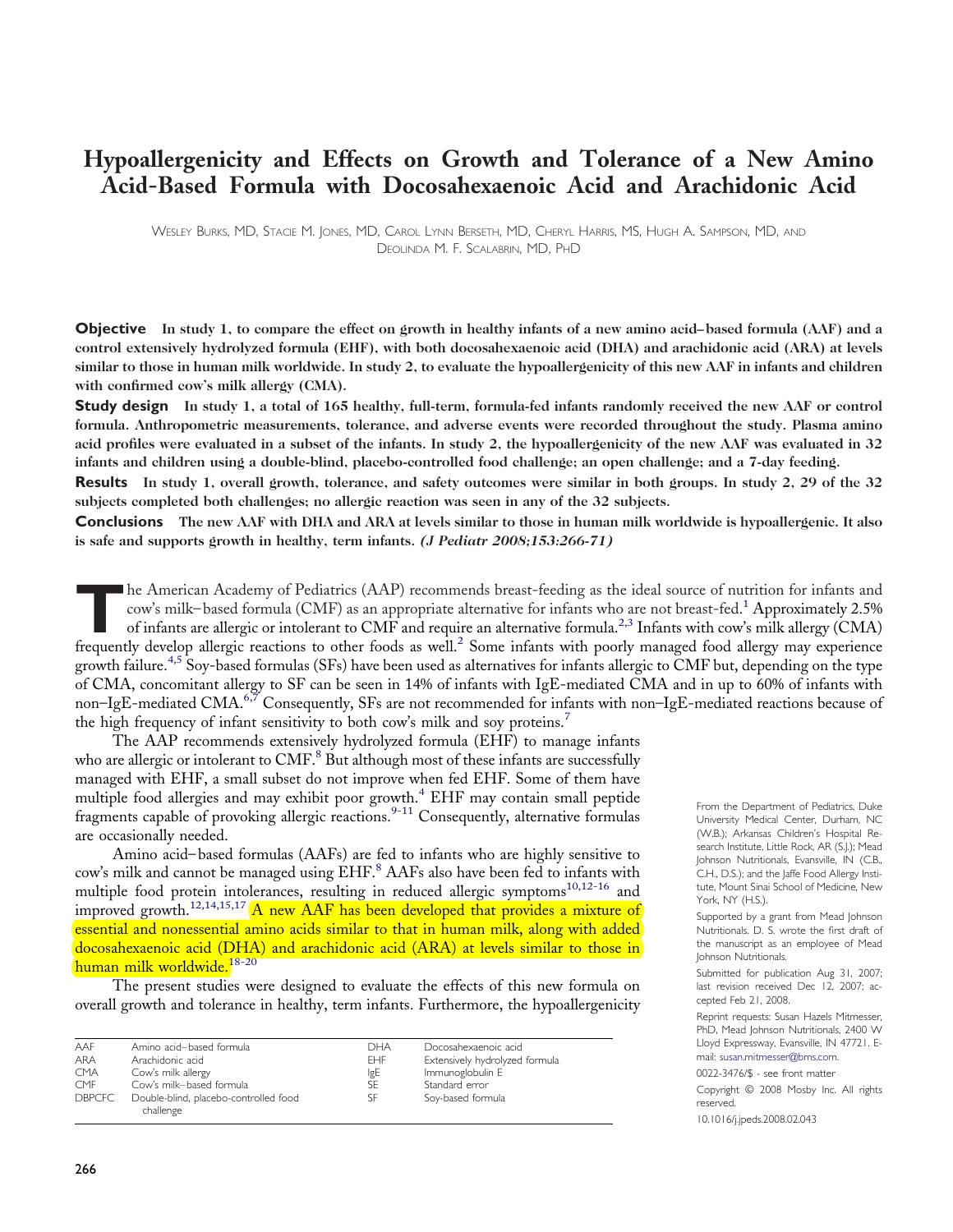

**Figure 1.** Study 1: Mean achieved weight of male subjects **(A)** and female subjects **(B)** from 14 to 120 days of age with CDC reference percentiles (3 to 97). The control group is represented as a solid line; the experimental group, as a dashed line.

of the new AAF was evaluated in infants and children with documented CMA based on criteria developed by the AAP's Subcommittee on Nutrition and Allergic Diseases.<sup>8,21</sup>

## **METHODS**

## **Study 1: Growth and Tolerance Study**

**STUDY DESIGN AND POPULATION.** This double-blind, randomized, controlled, parallel-design, prospective trial was conducted at 14 clinical sites in the United States. Healthy, term infants  $14 \pm 2$  days of age who were fed only formula for at least 24 hours before randomization were stratified by sex and randomly assigned to 1 of 2 study groups: the control group, who received a casein EHF (Nutramigen LIPIL; Mead Johnson Nutritionals, Evansville, Indiana), and the experimental group, who received the new AAF, which was of identical nutrient composition to the control formula, differing only in the protein equivalent source. The amino acid composition of the experimental formula was similar to that reported for human milk.<sup>22</sup> Both formulas contained 2.8 g of protein equivalent/100 kcal, had added DHA (0.32% of total fatty acids; 17 mg/100 kcal) and ARA (0.64% of total fatty acids; 34 mg/100 kcal), and were provided in powdered form. The formulas were fed from  $14 \pm 2$  through  $120 \pm 4$ days of age.

Growth, acceptance, tolerance, and the occurrence of adverse events were compared between the 2 groups. Formula acceptance was determined by formula intake, whereas tolerance was based on the number and consistency of bowel movements, whether the infant was unusually fussy or gassy, and whether diarrhea or constipation occurred. A parent or caregiver was required to bring the infant to the study site 5 times for data collection, at age  $14 \pm 2$  days,  $30 \pm 3$  days,  $60 \pm 3$  days,  $90 \pm 3$  days, and  $120 \pm 4$  days. Body weight, length, and head circumference were recorded at each study visit. The parent or caregiver was instructed to record the

amount of formula that the infant had consumed in the 24 hours before each study visit. Adverse events were recorded throughout the study as they occurred. A blood sample was obtained by venipuncture from a subset of infants (16 in the experimental group and 15 in the control group) at approximately 90 days of age. All blood samples were frozen and shipped on dry ice to the laboratory (Children's Hospital and Regional Medical Center, Seattle, Washington) for determination of plasma amino acid concentrations. The study design was approved by a central or site-specific institutional review board for each clinical site, and all parents and guardians who agreed to let their infant participate provided written informed consent.

## **Statistical analysis**

We determined that 51 subjects per group completing the study would provide 80% power to detect a clinically relevant difference of a 3 g/day weight gain from 14 to 120 days when testing at an  $\alpha$  level of 0.05 (1-tailed). Analysis of variance was used to analyze anthropometric measurements, growth rate, and stool frequency. Study formula intake and plasma amino acids were analyzed using the van Elteren test. The proportion of infants in each group who had adverse events or who discontinued participation in the study was compared using Fisher's exact test. All testing was conducted at an  $\alpha$  level of 0.05. One-tailed tests were used when analyzing weight growth rates; 2-tailed tests were used for all other analyses.

#### **Study 2: Hypoallergenicity Challenge Study**

**STUDY DESIGN.** The hypoallergenicity of the new AAF used in study 1 was evaluated in a separate study of 32 infants and children age  $\leq 10$  years with documented CMA at 3 clinical sites in the United States. Study 2 was designed to assess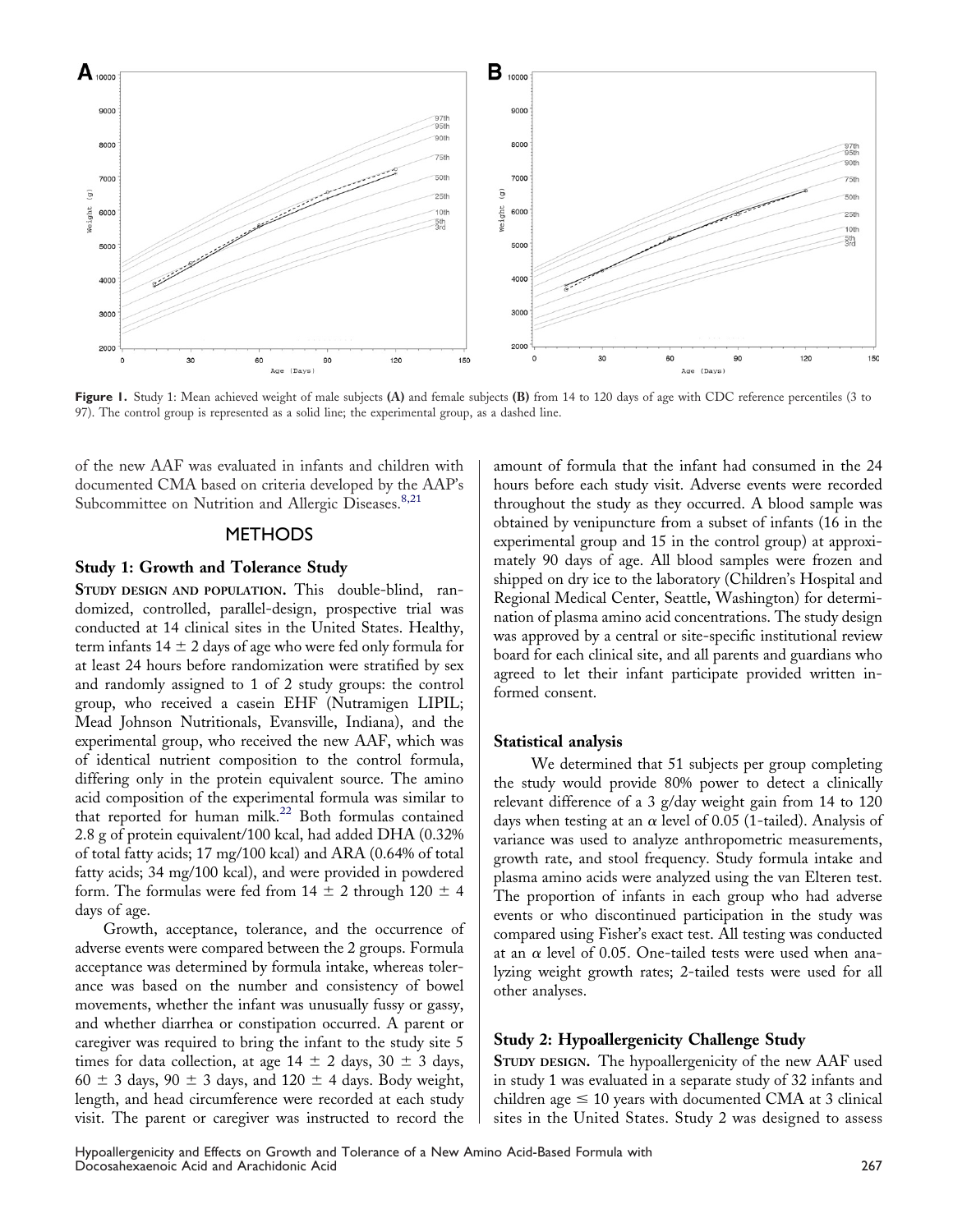the hypoallergenicity of the new AAF using criteria developed by the AAP's Subcommittee on Nutrition and Allergic Diseases.<sup>21</sup> Using these criteria, a formula must be tested in infants and children with hypersensitivity to cow's milk or CMF, with findings verified by elimination-challenge tests under double-blind, placebo-controlled conditions. For a formula to be considered hypoallergenic, these tests should show with at least 95% confidence that 90% of allergic individuals will not react to the formula.<sup>8,21</sup> Statistically, studying at least 29 patients with documented CMA and detecting negative challenges are required to meet these criteria.

Consequently, we evaluated the hypoallergenicity of the new AAF using a double-blind, placebo-controlled food challenge (DBPCFC), with formulas fed in randomized order after a prechallenge elimination period, followed by an open challenge if the response to the DBPCFC was negative. Subjects were monitored by direct observation for any indication of allergy (extent and severity of rash, pruritus, or urticaria/angioedema; upper or lower respiratory symptoms; or gastrointestinal symptoms) and adverse events throughout the double-blind and open challenges. If the open challenge response was also negative, then a 7-day home feeding period followed. During this 7-day period, the child's parent or guardian kept a daily diary of acceptance and tolerance measures and any adverse events, including a record of formula volume intake, number of bowel movements, doctor visits due to illness, and medication usage during home feeding. A final evaluation was completed at the end of the 7-day home feeding period or on withdrawal from the study.

The placebo formula used in this DBPCFC was another commercially available AAF (Neocate; Nutricia, North America [formerly SHS North America], Gaithersburg, MD), also provided as a powder. History and information on allergic disease status were obtained and a baseline physical examination and skin prick testing with a negative control (saline), a positive control (histamine), cow's milk extract, Neocate, and the new AAF were completed before the subjects underwent the DBPCFC. The study design was approved by a central or site-specific institutional review board, and all parents and guardians who allowed their child to participate provided written informed consent.

**STUDY POPULATION.** Infants and children age  $\leq 10$  years were considered eligible for the study if they had documented CMA and their allergic disease was under good control. Infants and children with atopic dermatitis were included if it was under sufficient control to allow recognition of a positive response to the challenge. Infants and children using a betablocker within 12 hours of the challenge, an antihistamine more than once within 3 days to 6 weeks of the challenge (depending on the type of antihistamine), or an oral steroid medication within 3 weeks of the challenge were excluded from study.

Confirmation of CMA was required before study entry by either a positive DBPCFC to cow's milk or a positive CAP RAST (ImmunoCAP; Phadia [previously Pharmacia Diagnostics], Uppsala, Sweden), with diagnostic value for cow's

milk, defined as  $\geq 5$  kU<sub>A</sub>/L for subjects age  $\leq 2$  years or  $\geq 15$ kU<sub>A</sub>/L for subjects age  $> 2$  years, within 90 days of study entry, along with either a convincing or suggestive history of an allergic reaction to cow's milk. A convincing history was defined as an immediate allergic reaction to cow's milk within the previous 2 years developing after isolated ingestion of cow's milk and requiring emergency management by a physician. A suggestive history was defined as an immediate allergic reaction to cow's milk that was not necessarily in isolation occurring on 1 or more occasions but not requiring emergency management by a physician, or a convincing history occurring more than 2 years earlier.<sup>23,24</sup>

# RESULTS

# **Study 1**

Of the 165 infants enrolled (1 infant who enrolled but dropped out before consuming any study formula was not included in any analyses) between October 2004 and June 2005, 110 (58 in the experimental group and 52 in the control group) completed the study. The infants in the 2 groups were similar in terms of mean  $(\pm$  standard error) weight, length, and head circumference at birth and at study entry (entry weight, 3742.4  $\pm$  61.2 g in the control group, 3716.7  $\pm$ 61.1 g in the experimental group; length,  $52.6 \pm 0.3$  cm in the control group,  $52.2 \pm 0.3$  cm in the experimental group; head circumference,  $36.3 \pm 0.2$  cm in both groups).

Infants in the 2 groups were similar in terms of rate of weight increase from day 14 to days 30, 60, 90, and 120  $(36.2 \pm 2.1 \text{ g/day}$  in the control group vs  $37.1 \pm 2.0 \text{ g/day}$  in the experimental group at day 30, 34.4  $\pm$  1.4 g/day vs 34.3  $\pm$ 1.4 g/day at day 60,  $31.1 \pm 1.2$  g/day vs  $32.2 \pm 1.1$  g/day at day 90, and 29.1  $\pm$  1.0 g/day vs 29.8  $\pm$  1.0 g/day at day 120). The similarities in growth rate were reflected in similarities in achieved body weight (Figure 1A, B). An isolated difference was seen between the 2 groups in rate of length increase from 14 to 120 days (0.113  $\pm$  0.003 cm/day in the control group vs  $0.107 \pm 0.003$  cm/day in the experimental group;  $P = .030$ ) and achieved length at 120 days (64.3  $\pm$  0.4 cm in the control group vs  $63.4 \pm 0.4$  cm in the experimental group;  $P = .031$ ); however, this difference was not considered clinically relevant. There were no statistically significant differences between the 2 groups in head circumference growth rate or achieved head circumference. Parents and guardians reported similar volumes of formula intake in both groups throughout the study. A significant difference was observed between the 2 groups only in terms of fussiness  $(P = .028)$  and fussiness relative to normal  $(P = .039)$  at age 90 days, with parents of infants in the experimental group reporting more fussiness.

No difference between groups was detected in the number of subjects who experienced at least 1 adverse event. A statistically significant difference in diarrhea reported as an adverse event was detected between the 2 groups, with diarrhea reported for 9 infants in the control group versus no infants in the experimental group ( $P < .001$ ). No significant differences in incidence of serious adverse events were observed between the 2 groups when analyzed by body system or individual event.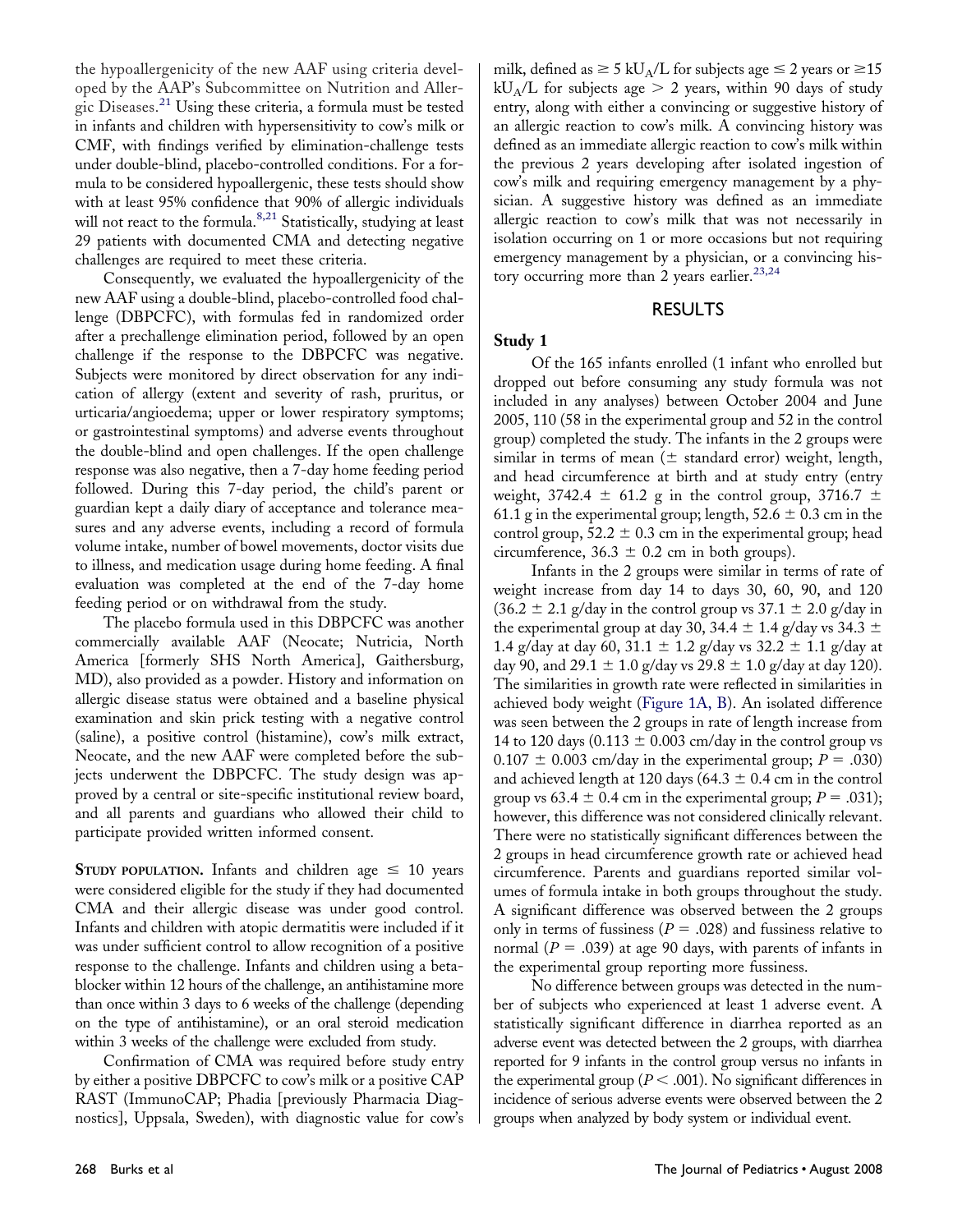

**Figure 2.** Study 1: Plasma concentrations  $(\mu \text{mol/L})$  of essential amino acids in the experimental and control groups (median) and in 1-month-old reference breast-fed infants (mean).26 The breast-fed reference infants are represented as the white column; the experimental group, as the black column; and the control group, as the dashed column. \*Significantly higher in the experimental group than in the control group ( $P < .05$ ).

In the subset of infants with plasma amino acid evaluation at age 90 days, the experimental group had significantly higher ( $P < .05$ ) concentrations of the essential amino acids isoleucine, leucine, lysine, phenylalanine, tyrosine, threonine, and tryptophan compared with the control group. None of these differences was considered clinically relevant, however. The plasma amino acid concentrations in the 2 study groups were similar to those in breast-fed infants (Figure 2).

### **Study 2**

Of the 32 infants and children (age range, 8 months to 10 years) recruited, 29 completed both the DBPCFC and open challenge. One of the 32 subjects never consumed any study products; 2 other subjects withdrew after only 1 challenge formula (1 after receiving placebo and 1 after receiving the new AAF), with no allergic reactions observed. Of the 29 subjects completing both the DBPCFC and open challenge, 27 completed the full 7-day feeding period on the new AAF; 1 subject completed 3 of the 7 days, and 1 was lost to follow-up during the 7-day feeding period.

CMA was confirmed in all 29 subjects who completed both the DBPCFC and open challenge; 24 of these subjects had positive diagnostic milk-specific IgE values to cow's milk, as described earlier, and 5 had positive DBPCFC to cow's milk, all of whom had a history of allergy to cow's milk. All of these subjects also had positive skin prick reactions to histamine and cow's milk but negative responses to the new AAF and placebo formula.

Of the 29 subjects who completed both challenges, 23 (79%) had multiple food allergies as reported by a parent or guardian. Nineteen subjects (66%) had 2 or more food allergies in addition to CMA. Other common food allergies reported at study entry included allergies to eggs, peanuts, soy, wheat, tree nuts, and beef. Twenty-four of the 29 subjects



**Figure 3.** Study 2: History of allergic manifestations at study entry in the 29 subjects completing both challenges. Ongoing is represented as the dashed column; resolved, as the white column. Ongoing allergic manifestations were noted in 24 of 29 subjects at study entry. \*Allergic GI manifestations included allergic enterocolitis, esophagitis and gastroesophageal reflux.

who completed both challenges (83%) had ongoing allergic manifestations at study entry, including atopic dermatitis, asthma, allergic rhinitis, allergic conjunctivitis, or gastrointestinal manifestations (Figure 3).

All of the 29 subjects who completed both the DBPCFC and open challenge had negative responses to both tests. As determined by daily parental record, acceptance and tolerance of the new AAF were generally good. No serious adverse events occurred during the DBPCFC, open challenge, or extended 7-day feeding period on the new AAF. The study provided 95% confidence that at least 90% of infants and children allergic to cow's milk would have no reaction to the new AAF, thus demonstrating the hypoallergenicity of the new AAF in infants and children with documented CMA, many of whom had multiple food allergies.

## **DISCUSSION**

The AAP states that infants who develop symptoms of food allergy may benefit from the use of an EHF or an AAF.<sup>8</sup> Preclinical in vitro studies have demonstrated the absence of any detectable cow's milk protein in the experimental AAF tested in the current studies (data on file). Our 2 studies were designed to evaluate the safety and tolerability of the new AAF and to demonstrate its hypoallergenicity in vivo. The results of these studies demonstrate that the new AAF is hypoallergenic, safe, well tolerated, and promotes normal growth when fed to healthy term infants from 14 to 120 days of age.

Overall acceptance and tolerance of the new AAF in these studies was good. In study 1, no differences were noted between the experimental and control groups in terms of mean achieved weight, rate of weight increase, achieved head circumference, or rate of head circumference increase. A sig-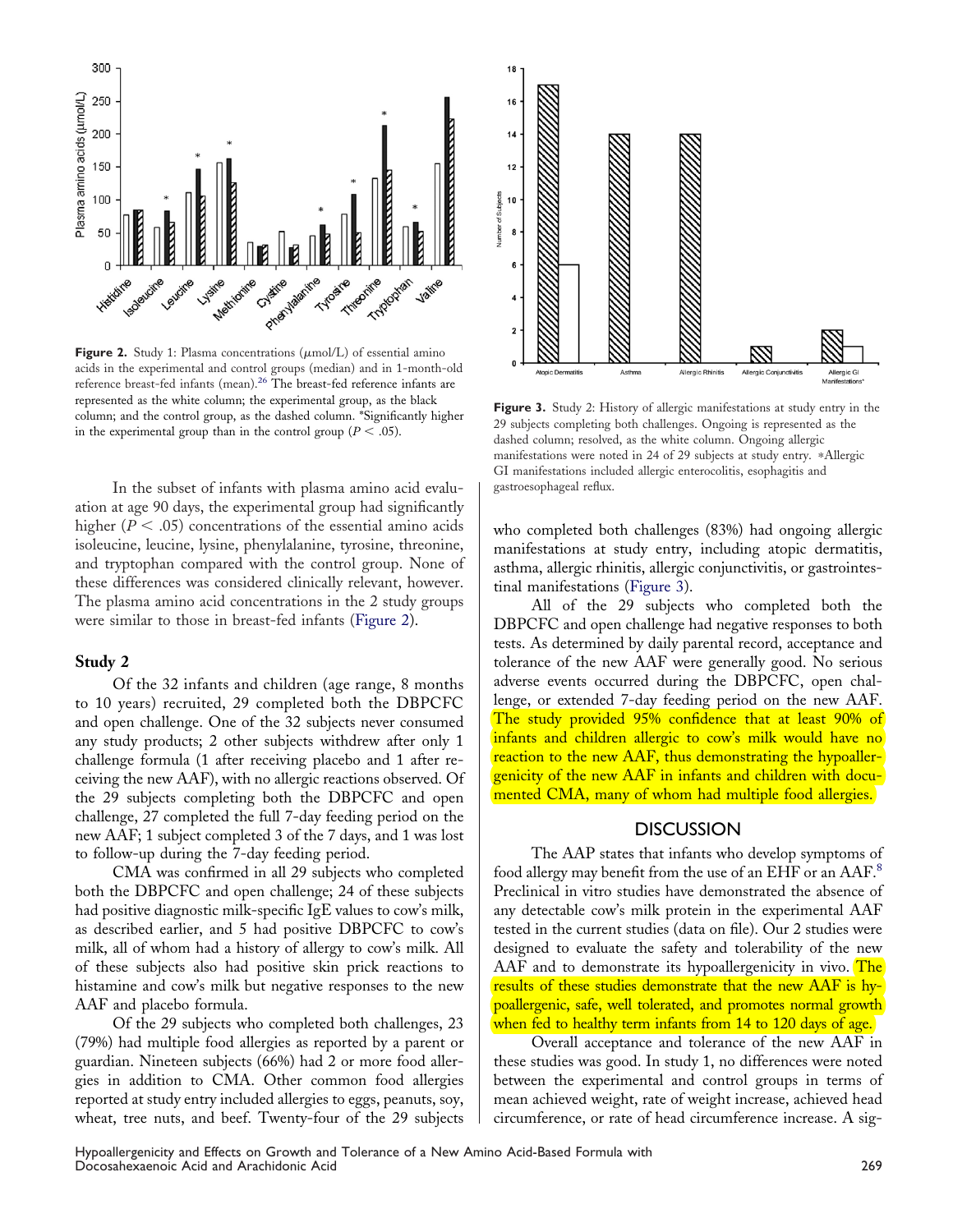nificant difference between the 2 groups was observed in rate of length increase and achieved length at 120 days, but this difference was not considered clinically relevant, because the mean length measurements in both groups were between the 50th and 90th percentiles on the Centers for Disease Control and Prevention (CDC) reference charts at age 120 days and throughout the study.

In study 2, all 29 infants and children who completed both the DBPCFC and the open challenge had negative responses to challenges with both the new AAF and placebo. Of these 29 infants and children, 79% had multiple food allergies. Diagnostic values of cow's milk-specific IgE have been established to facilitate the diagnosis of CMA and were used as part of the inclusion criteria for most of the subjects in this study. We considered that it would be excessively interventional and potentially traumatic to perform 2 DB-PCFCs in this population of infants and children, with 1 challenge done to confirm the diagnosis of CMA in a subject who had not undergone a DBPCFC in the previous 90 days and the other done to test the hypoallergenicity of the new AAF. A similar inclusion criterion was used by Sicherer et al<sup>13</sup> in a study to evaluate the hypoallergenicity of an AAF currently on the market. They reported 22 successfully completed DBPCFCs and 9 successfully completed single-blind challenges that demonstrated the hypoallergenicity of the tested AAF. Sampson et al<sup>25</sup> characterized another AAF currently on the market as hypoallergenic after conducting DBPCFCs and open challenges in 26 children with CMA.

Previous studies conducted in infants with intolerance to CMF have demonstrated that AAFs are safe and effective in infants with documented allergy to cow's milk protein and promote acceptable growth when fed for varying periods.4,10,12-17 Unlike most previous studies, however, the AAF in our study 1 was the primary source of nutrition for these healthy term infants, with only 6% to 15% of infants consuming anything other than formula during the 24 hours before the study visits. The findings of study 1 support the conclusion that acceptable growth occurs in infants fed the new AAF, which is hypoallergenic in infants and children with CMA.

The significantly higher plasma amino acid levels detected in the experimental group compared with the control group generally reflects the higher concentrations of these amino acids in the AAF compared with the EHF, but they are not considered clinically relevant, especially because growth was similar across groups and tracked in a normal range on the CDC growth charts. The plasma amino acid concentrations in the experimental and control groups were similar to those seen in breast-fed infants.<sup>26</sup>

Past studies with different AAFs also suggest that AAFs are safe and effective and may be particularly well suited for infants with non–IgE-mediated or multiple food allergies. In a study of 74 infants with CMA, a whey-based EHF was compared with an AAF. Growth was promoted in infants receiving the AAF but declined in infants fed the whey-based EHF.<sup>12</sup> Similarly, an AAF fed to 31 children

with cow's milk and multiple food allergies was shown to be hypoallergenic and effective in maintaining normal growth.<sup>13</sup> That study was unique in that 14 of the 31 children had allergic eosinophilic gastroenteritis and were followed up for growth over an extended period on the new AAF. Blood eosinophil counts declined significantly during feeding with the AAF, indicating reduced allergic inflammation. Children with allergic eosinophilic gastroenteritis may especially benefit from AAFs, and an AAFs are recommended for infants and children with poor growth and multiple food allergies on highly restricted diets.<sup>13</sup>

In a previous study of 52 infants with CMA who did not tolerate EHF, AAF used for a mean duration of 11.4 months proved to be safe in all cases, with infants exhibiting overall gains in weight and length.<sup>14</sup> Of the 52 infants studied, 65% had multiple food allergies. In this study, an earlier diagnosis of intolerance to EHF was associated with a better prognosis, shorter duration of symptoms, and a decreased number of food allergies.

In a previous study of infants with multiple food protein intolerance, 18 infants (median age, 7.5 months) were given an AAF for 2 months, then underwent a DBPCFC, followed by a 7-day observation period with the previously best-tolerated formula.<sup>4</sup> The AAF formula promoted stabilization of symptoms in all of the infants. The formula challenge produced increased irritability, vomiting, diarrhea, and /or eczema flares in 8 of the 12 infants. Six infants had an adverse reaction to soy formula, 2 had an adverse reaction to whey hydrolysate formula, and 4 had an adverse reaction to casein hydrolysate formula.

The results of these studies highlight the importance of early detection and treatment of intolerance to EHF, manifested mainly as digestive symptoms, and the therapeutic potential of AAFs in treating infants with eosinophilic gastroenteritis or multiple food allergies. Of note in our study, ongoing multiple food allergies were reported in 23 subjects, 19 of whom had 2 or more types of food allergy in addition to CMA, as reported by parents and guardians. These subjects had a negative DBPCFC to the experimental AAF tested, as well as no allergic exacerbations during the 7-day feeding period with this formula.

Standard infant formulas and specialty formulas with added DHA and ARA are available to feed healthy infants and infants with special nutritional needs, respectively. Adding DHA and ARA to these types of formulas to achieve near-median worldwide human milk levels has been shown to promote normal infant growth and enhance visual and mental performance.<sup>27-30</sup> The new AAF with added DHA and ARA may provide infants with CMA the benefits of improved visual and mental development. Furthermore, the addition of DHA to this formula may provide some anti-inflammatory effects, $31$  which could be potentially beneficial for infants with CMA and other food allergies. To the best of our knowledge, this is the first study to demonstrate the efficacy of an AAF with added DHA and ARA at near-median worldwide human milk levels.